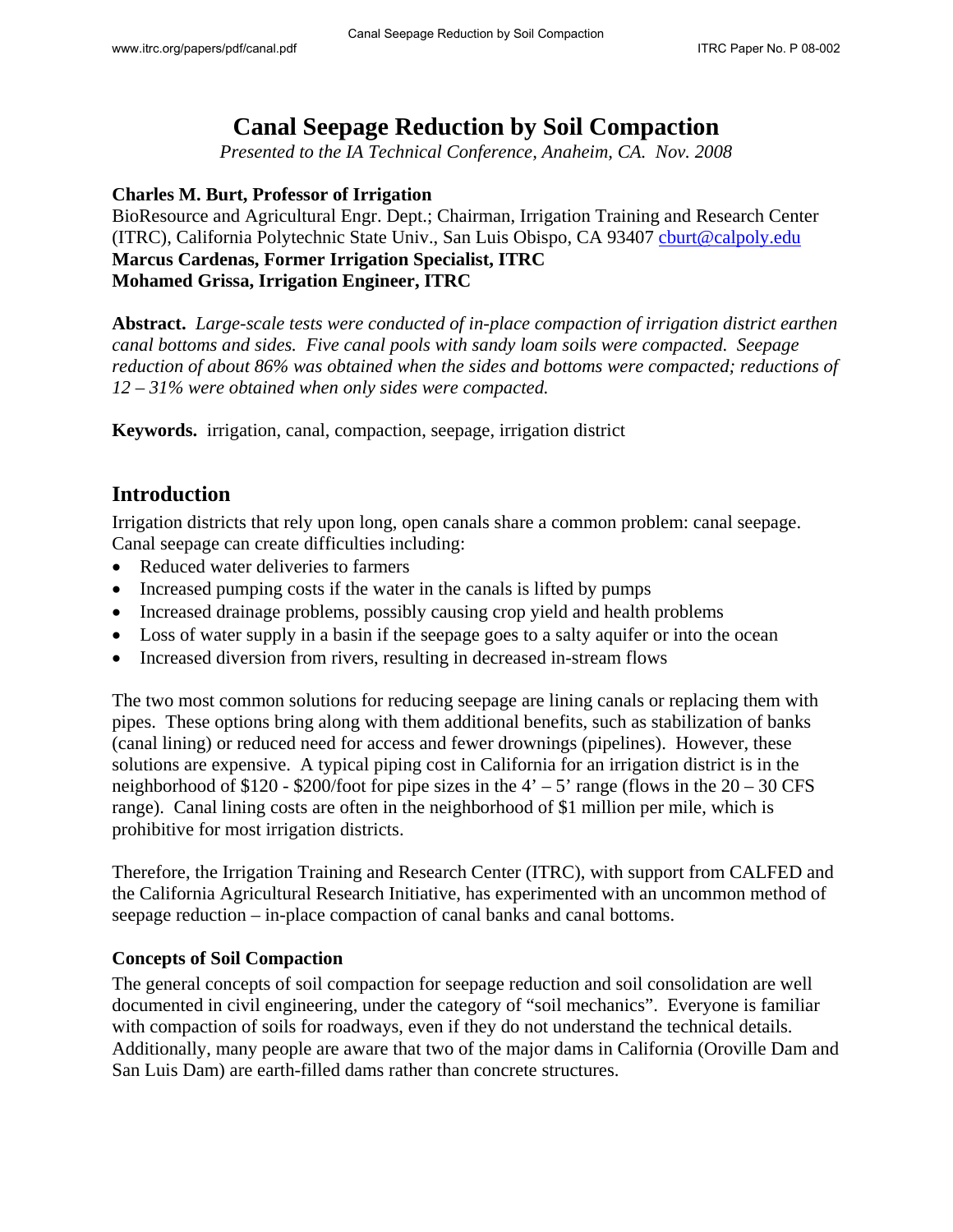Soil laboratory tests for compaction (Proctor and Modified Proctor) have specified procedures by ASTM. Samples of soil are compacted by specified layer thicknesses, by specified weights dropped a specified number of times from a specified height. In a compaction test, this is typically done with a number of samples, each of a different moisture content. A graph such as Figure 1 is developed, illustrating what the moisture content should be during construction.



Figure 1. Compaction curves (USBR, 1998)

It is relatively common knowledge that some soils compact better than others and that as the level of compaction increases, the soil hydraulic conductivity (seepage rate) decreases. Optimum compaction will also depend upon the moisture content during compaction. If the soil is too moist or too dry, it will not achieve the "optimum bulk density". Different compaction techniques are suited for one soil or another, as shown in Table 1.

| <b>Effect of Soil Type on Equipment selection</b> |                         |                                       |                                                  |                                                   |  |  |  |
|---------------------------------------------------|-------------------------|---------------------------------------|--------------------------------------------------|---------------------------------------------------|--|--|--|
|                                                   |                         | <b>Vibrating Sheepsfoot</b><br>Rammer | <b>Static Sheepsfoot</b><br><b>Smooth Roller</b> | <b>Vibrating Plate</b><br><b>Vibrating Roller</b> |  |  |  |
|                                                   | Lift Thickness   Impact |                                       | Pressure                                         | Vibration                                         |  |  |  |
| Gravel                                            | 12 in. $ $ Poor         |                                       | <b>No</b>                                        | Good                                              |  |  |  |
| Sand                                              | 10 in. Poor             |                                       | <b>No</b>                                        | Excellent                                         |  |  |  |
| Silt                                              |                         | 6 in. Good                            | Good                                             | Poor                                              |  |  |  |
| Clay                                              |                         | 6 in. Excellent                       | <b>Very Good</b>                                 | <b>No</b>                                         |  |  |  |

| Table 1. Compaction equipment (Bader, 2001) |  |  |
|---------------------------------------------|--|--|
|                                             |  |  |

Additionally, the optimum moisture content for high bulk density does not necessarily translate to the optimum moisture content for reduced seepage. There are differences between laboratory and field activities and results. Some engineers believe that a slightly-moister-than-"optimum" soil in the field provides the best seepage reduction.

#### **Soil Compaction for Sealing Canals**

Perhaps the best source for information on earth lining of canals is a publication by ANCID (Australian National Committee on Irrigation and Drainage, 2001) entitled "Open Channel Seepage and Control". This publication, as well as others, focuses on bringing soil material to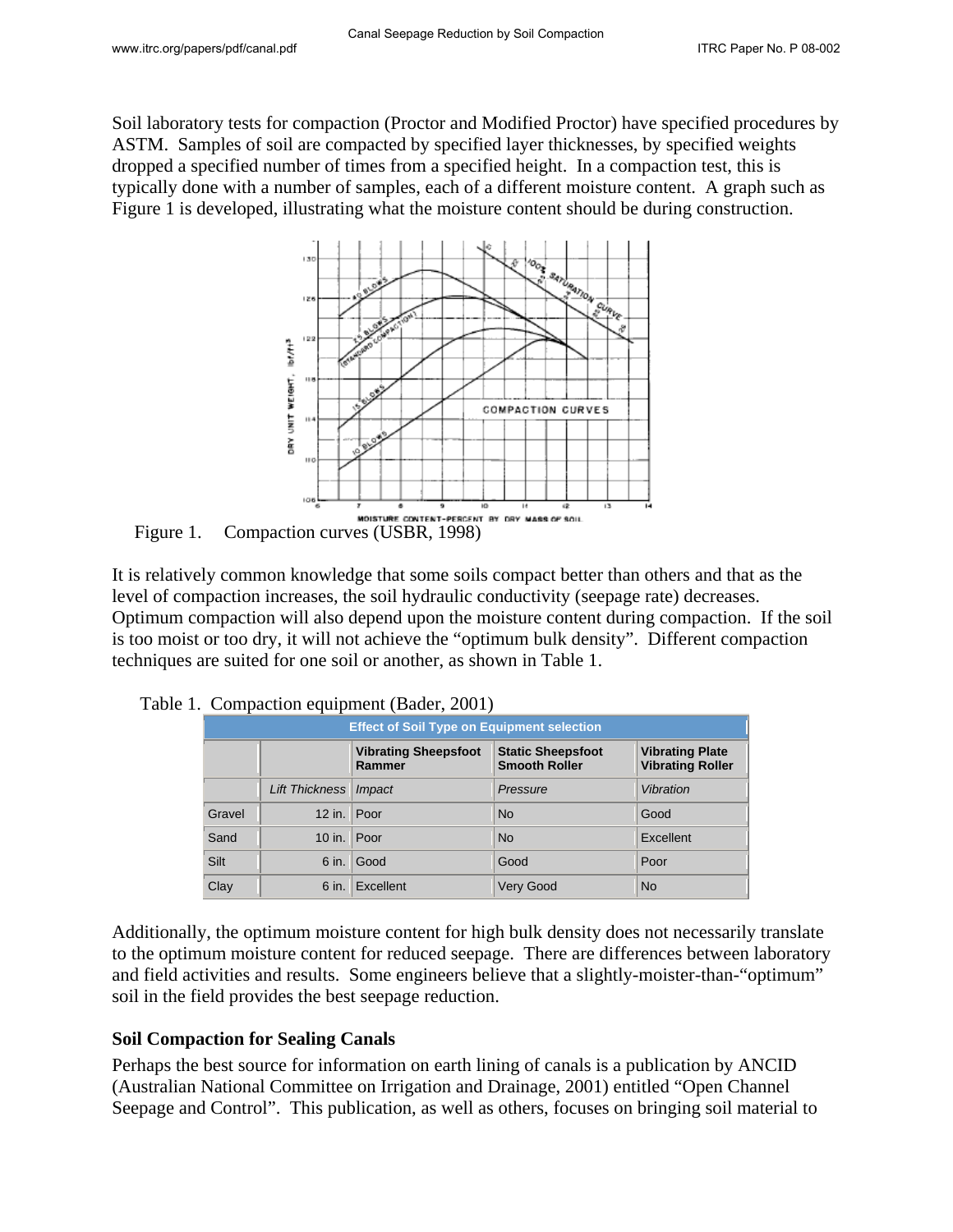the site one layer at a time and compacting each layer. The publication does mention "in situ" compaction – which is in-place compaction of existing canal banks and bottoms. The senior author has talked to engineers from dozens of irrigation districts in California about this, and has not encountered anyone who has tried it before this experiment.

## **Field Experiments in California**

ITRC contacted four irrigation districts in the San Joaquin Valley of California who were experiencing seepage problems:

- Panoche WD
- Chowchilla WD
- San Luis Canal Co (also known as Henry Miller Reclamation District)
- James ID

Seepage tests were conducted on two Panoche WD canals, and it was determined that the seepage rates were very low. Plus, the soil was a heavy silty clay loam and it would have been impossible to dry the soil out enough for compaction without just making mud.

The other three districts had sandier soil, so compaction trials were conducted there. The results of one canal compaction effort in Chowchilla cannot be reported because the well that would have supplied the water for post-compaction seepage tests failed and was not repaired.

All the compaction work was "in-situ", meaning that there was no addition of soil, and no overexcavation and replacement of compacted soil layers. The compaction was performed on the soil surface "as-is" with the exception of some smoothing of canal banks.

**Seepage Tests**. Prior to, and after compaction, ponding tests were conducted to determine the seepage rates. The ponding tests involved the following:

- The entire canal pool that was compacted was filled with water to the normal operating depth.
- The ends of the pool were sealed to prevent water from entering or leaving the pool.
- Weather data was recorded from the nearest CIMIS station, to estimate evaporation losses.
- Redundant water level sensors were installed to measure the change in water depth versus time.
- The water was replenished occasionally with a metered supply to maintain a fairly constant water level.
- Water temperatures were measured, to correct for different viscosities in pre- and postcompaction tests.
- Measurements began after water had been standing in the pool for several days, and continued for 1-3 days.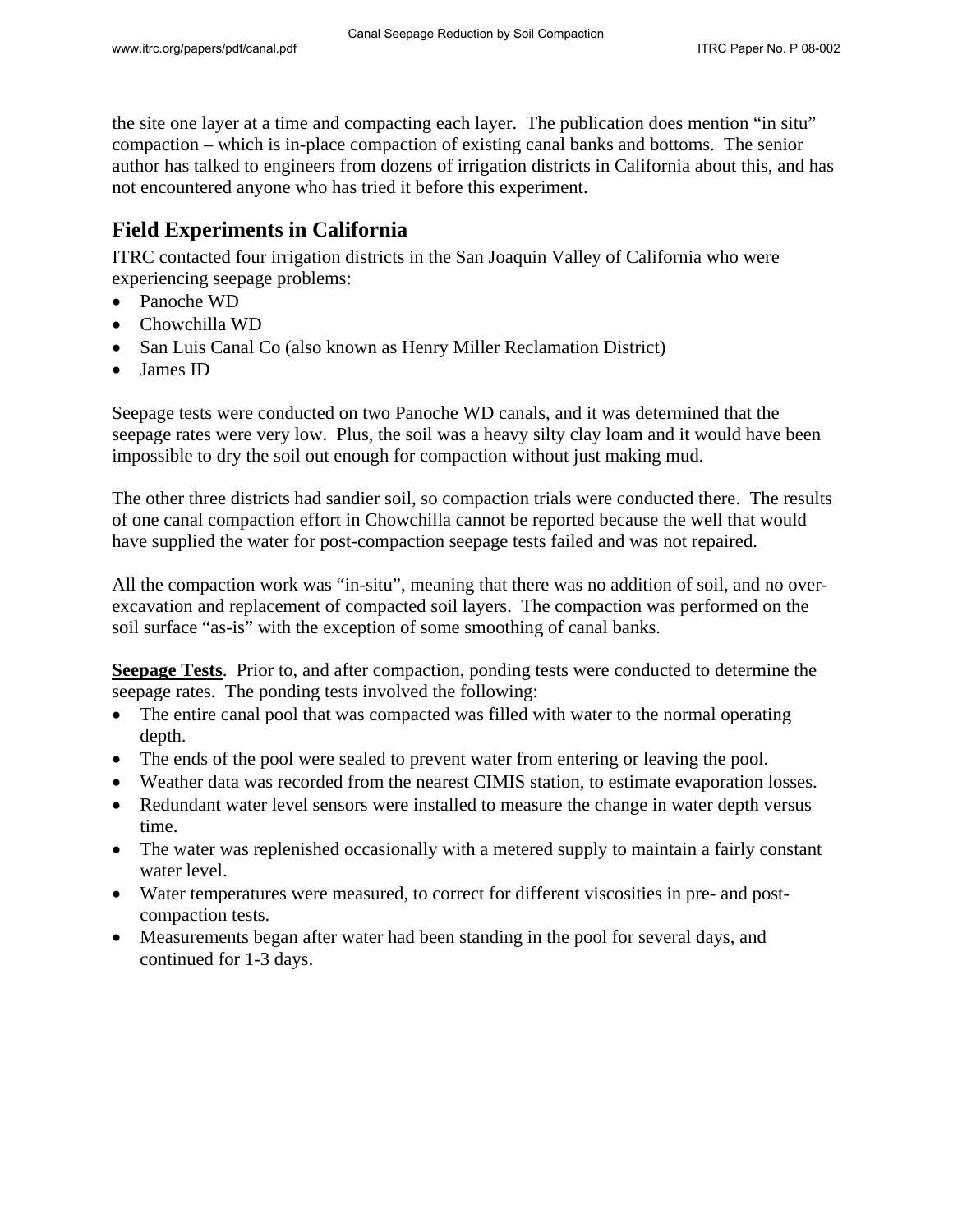

Figure 2. James ID Main Canal during pre-compaction seepage test.



Figure 3. James ID Main Canal during side compaction



**Henry Miller Reclamation District Swamp 1 Ditch PRE Compaction DRUCK Data**

Figure 4. Pressure transducer data for ponding test – San Luis Canal Co (Henry Miller RD)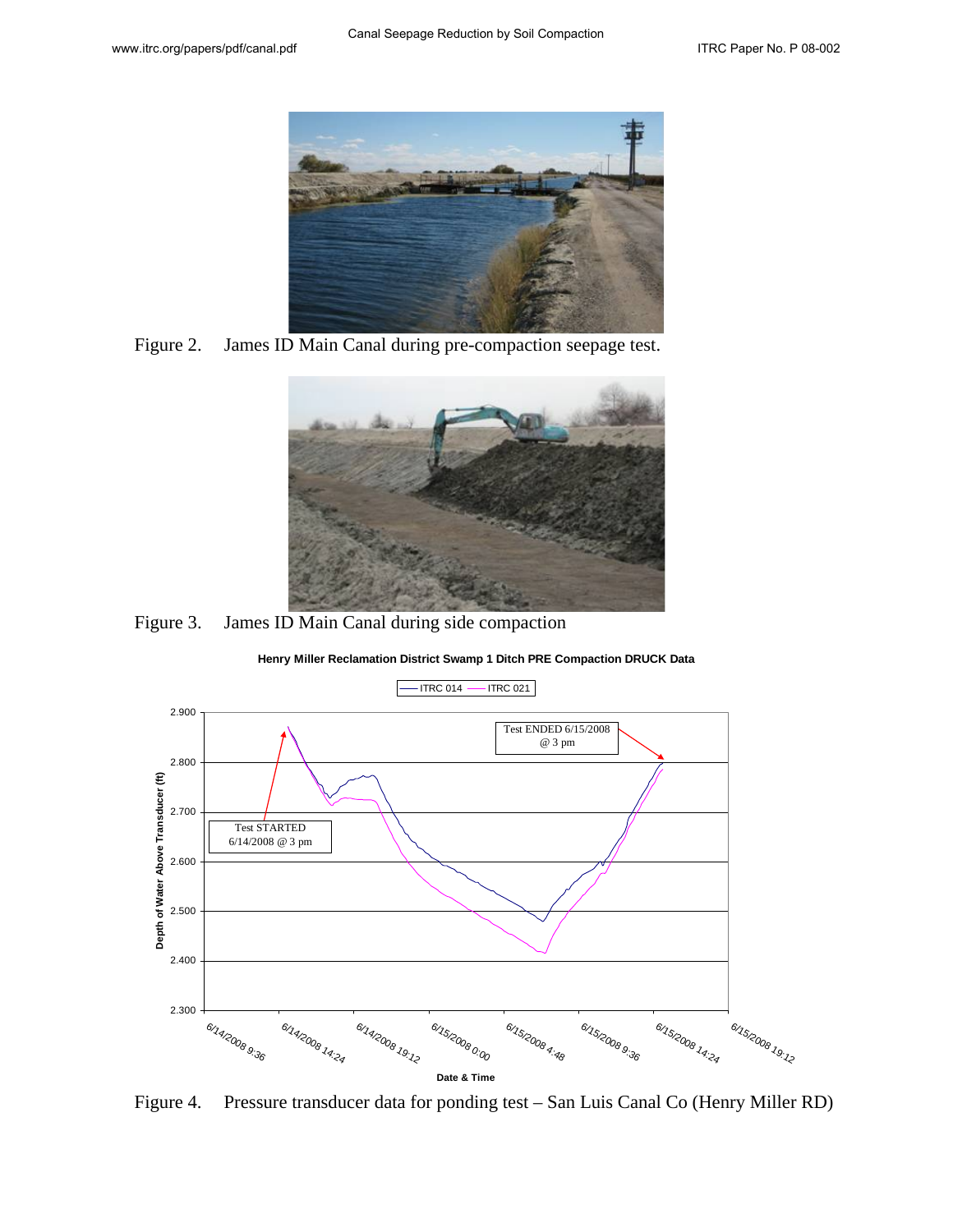**Soil Preparation**. During the first compaction work at Lateral H in James ID, it was learned that if the canal banks were smoothed off, the compactor could operate much more quickly. Subsequent locations were therefore lightly smoothed off. There was no opportunity to obtain the "optimum" moisture content for compaction. Field conditions and availability required that the compactor begin work as soon as the canal had dried down enough to use the equipment without making mud. Certainly, moisture contents were different at various depths in the bands and bottom.

**Laboratory Tests**. Soil samples were taken in the field for a number of reasons. In some cases, undisturbed core samples were taken to measure bulk density before and after compaction. Texture samples (about 20 per canal section) were taken at various depths. Laboratory experiments were run with the modified Proctor test to determine optimum moisture contents for compaction, and the effects on hydraulic conductivity. Those laboratory results and their correlations with the field results have not yet been completed.

**Equipment and Costs**. The soil was compacted using a 45-thousand pound Kobelco excavator with an MBW 36-inch roller attached to the end of the boom. Installed immediately between the UVW-36 roller and the end of the excavator boom was a UV-10K exciter. This exciter is a hydraulically driven vibration mechanism. Since the vibratory exciter was hydraulically driven, the excavator operator could engage and disengage the exciter when he felt it was necessary.

The compaction accessories cost about \$25,000 (not including the cost of the excavator) installed. An experienced operator was able to compact the sides of 1 mile of canal (both sides, meaning 2 miles total) in about 8 days. The cost for the operator, transport of the excavator, and the excavator rental was about \$1.20/foot of canal, with about 10 feet of compaction on each side of the canal (cost  $= $1200$  for 1000' long pool).



Figure 5. MBW 36" vibratory roller attached to the end of an excavator arm.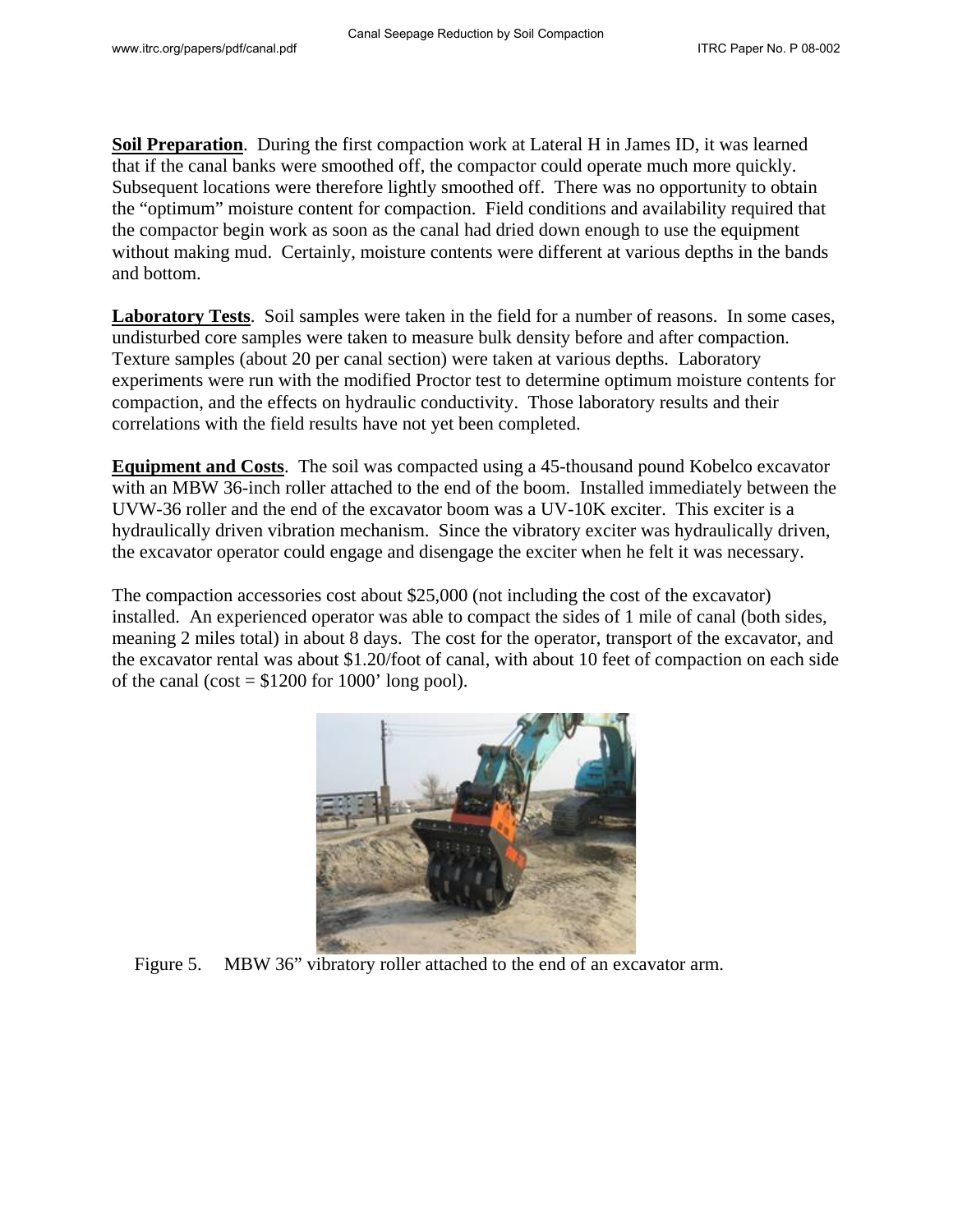

Figure 6. Compacting the sides and bottom of Lateral H at James ID



Figure 7. Compacting the canal banks on the James ID main canal with an MBW vibratory roller

### **Results**

Table 2 shows the results of the in-situ compaction. Seepage reduction varied from 12% to 89%. Clearly, the three sites at which the canal bottom was compacted had much better results than the two sites at which only the sides were compacted. The seepage differences were probably due to additional factors, but this appears to be one possible explanation.

| Irrigation<br><b>District</b> | Location                                               | Compaction   |                       |          |        | Canal        |               | Pre-                   | Post-                  | %                    |
|-------------------------------|--------------------------------------------------------|--------------|-----------------------|----------|--------|--------------|---------------|------------------------|------------------------|----------------------|
|                               |                                                        | <b>Sides</b> | <b>Bottom</b>         | Cost, \$ | L, ft  | width,<br>ft | Texture       | Seepage,<br><b>GPM</b> | Seepage,<br><b>GPM</b> | Seepage<br>Reduction |
| Chowchilla<br><b>WD</b>       | Site #2 - Ash Main<br>Canal, between<br>roads 11-12    | Υ            | N                     | 4.845    | 4,240  | 27           | Loamy<br>Sand | 143                    | 126                    | $12*$                |
| James ID                      | Lateral H, from Main<br>Canal to TO                    | Υ            | v                     | 3.240    | 1.010  | 15           | Sandy<br>Loam | 86                     | 12                     | 86                   |
| James ID                      | Main Canal                                             | Υ            | N                     | 15.800   | 10.238 | 58           | Sandy<br>Loam | 252                    | 173                    | 31                   |
| San Luis<br>Canal Co.         | Swamp 1 Ditch,<br>between Turner<br>Island & Deep Well | Υ            | v                     | 1.945    | 1,730  | 27           | Sandy<br>Loam | 130                    | 14                     | 89                   |
| San Luis<br>Canal Co.         | East Delta Canal                                       | $\checkmark$ | $Y - with$<br>ride-on | 3,100    | 3,020  | 19           | Loam          | 80                     | 8                      | 90                   |

Table 2. Compaction results

\*The Chowchilla WD site had sections of rip-rap along the canal banks that could not be compacted, resulting in a lower % seepage reduction